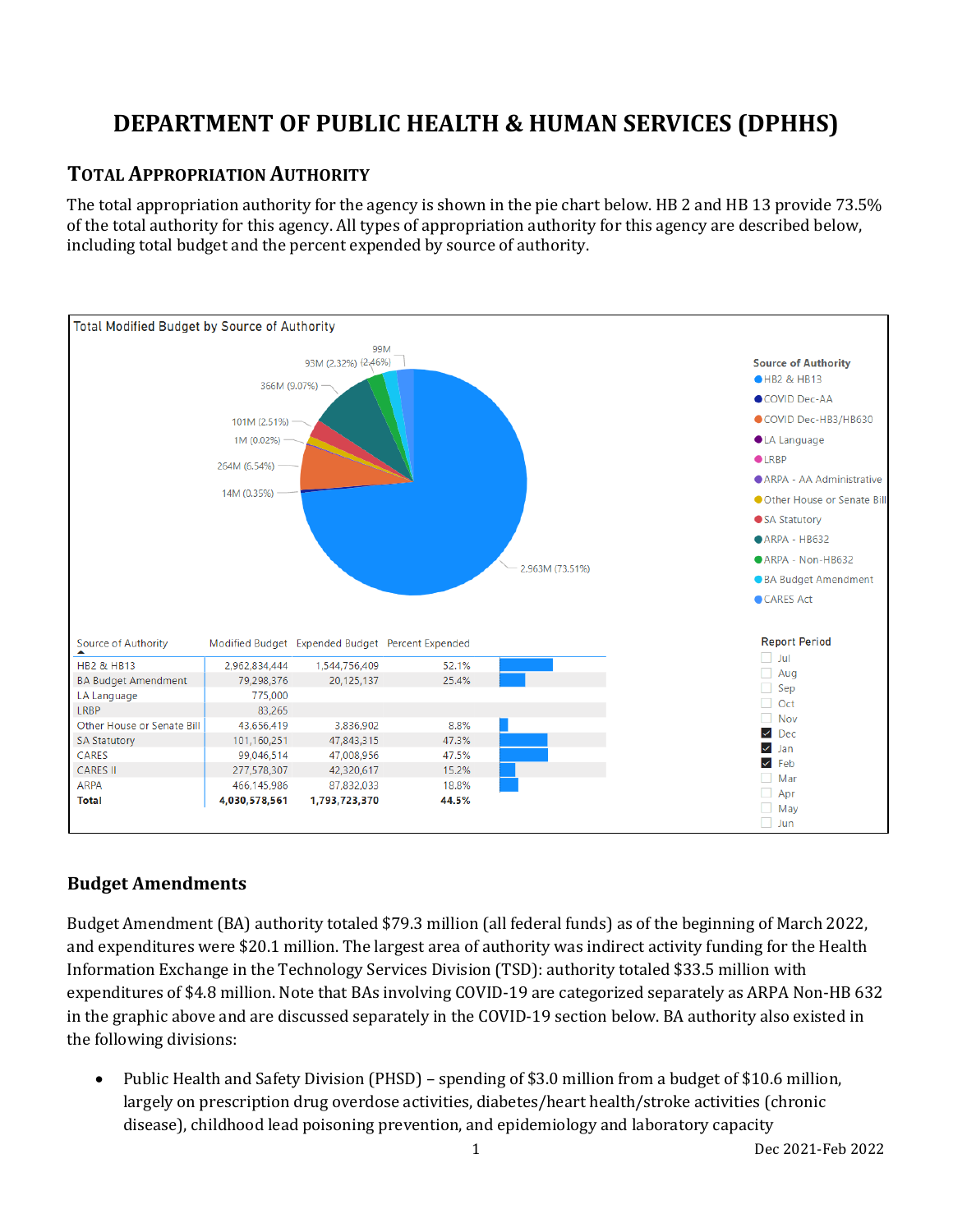- Behavioral Health and Developmental Disabilities Division (BHDDD) spending of \$6.7 million from a budget of \$17.1 million. Most expenditures have been for opioid response, postpartum services, and the zero suicide grant
- Early Childhood and Family Support Division (ECFSD) spending of \$4.2 million from a budget of \$11.2 million, mostly on maternal/infant home visiting, sexual risk avoidance education, pediatric mental health care access, and the Maternal Health Innovations Program
- Child and Family Services Division (CFSD) spending of \$387,633 from a budget of \$3.1 million on caseworker visits, the family first prevention services, the Kinship Navigator Program, and adoption incentives
- Senior and Long-Term Care Division (SLTC) spending of \$711,202 from a budget of \$2.6 million, mostly on elder abuse prevention, Alzheimer's activities, adult protective services, and lifespan respite
- Health Resources Division (HRD) spending of \$347,035 from a budget of \$1.1 million on perinatal health
- Human and Community Services Division (HCSD) spending of \$16,255 on a budget of \$119,834 for food stamp performance bonuses, income verification, and emergency food assistance
- Disability Employment and Transitions (DET) Spending of \$33,994 on a budget of \$33,994 for financial relief restoration payments

# **Language**

Language (LA) authority is associated with Montana Telecommunications Access Program (MTAP). As of the beginning of March 2022, none of the \$775,000 in HB 2 language authority had been expended.

# **Statutory Appropriations**

The largest statutory appropriation in DPHHS is for the Indian Health Service component of Medicaid, which is 100.0% federal funding. As of the end of February 2022, budget authority for this program was \$94.6 million and expenditures were \$44.9 million.

Other statutory authority in DPHHS is associated with:

- Alcohol tax distributions to the Addictive and Mental Disorders Division (AMDD) budget of \$2.4 million state special revenue (SSR) with spending of \$809,932
- Title X family planning budget of \$2.2 million federal funds with spending of \$933,524
- Montana State Hospital bond payments budget of \$1.8 million SSR with spending of \$1.1 million
- Adoption services fees budget of \$250,000 SSR with spending of \$87,217

## **Other Bills**

Other bills authority totals \$43.7 million and is associated with the items listed below. Budgets and expenditures are current through the end of February 2022.

• HB 4: authority of \$375,219 for long-range information technology (IT) projects, including the Temporary Assistance for Needy Families (TANF), Client Assistance Program (CAPS), Supplemental Nutrition Assistance Program (SNAP), and Combined Health Information and Montana Eligibility System (CHIMES) systems, no expenditures to date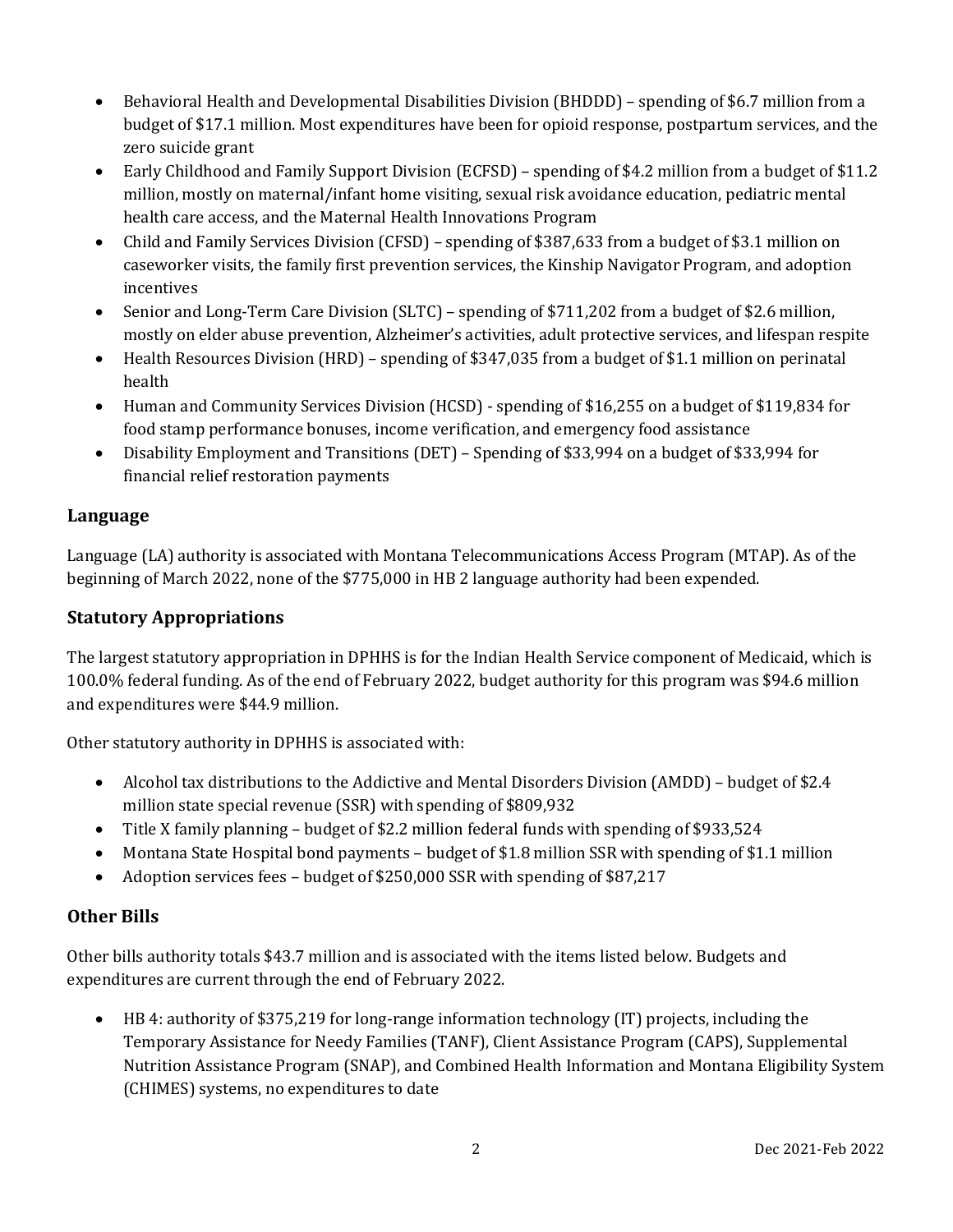- HB 5: authority of \$600,000 for Southwest Montana Veterans Home in the Senior and Long-Term Care Division, with \$600,000 of unspent authority
- HB 10: authority of \$17.7 million for long-range IT projects, largely accounted for by the Medicaid Management Information System (MMIS); \$3.8 million has been expended to date
- HB 57: authority of \$16,526 for child protective services (CPS) review hearings, no expenditures to date
- HB 459: authority of \$41,731 for CPS worker certification, no expenditures to date
- HB 701: authority of \$25.0 million for Healing and Ending Addiction Through Recovery and Treatment (HEART) fund-related Medicaid services, with \$25.0 million of unspent authority

# **COVID-19 Authority**

The following chart is provided to allow the legislature to examine the funding that is available to the agency for COVID-19 impacts from FY 2020 through FY 2022. The chart shows the budget established in each fiscal year, any authority that continued into a following fiscal year because it was not spent in the previous fiscal year, and expenditures.<br>ECOVID Established Budget, COVID Continuing Budget, and COVID Expenditures by Fiscal Year



#### **In FY 2020:**

DPHHS established \$151.8 million in budget authority tied to CARES I (plus Federal HR 6074, 6201, and 266). Of this total, \$79.7 million was expended in FY 2020, and \$72.0 million was carried over to FY 2021.

#### **In FY 2021:**

DPHHS established \$412.9 million in budget authority tied to CARES I (plus Federal HR 6074, 6201, and 266). DPHHS also carried over \$72.0 million in unused CARES I authority from FY 2020. Total CARES I expenditures in FY 2021 were \$448.0 million.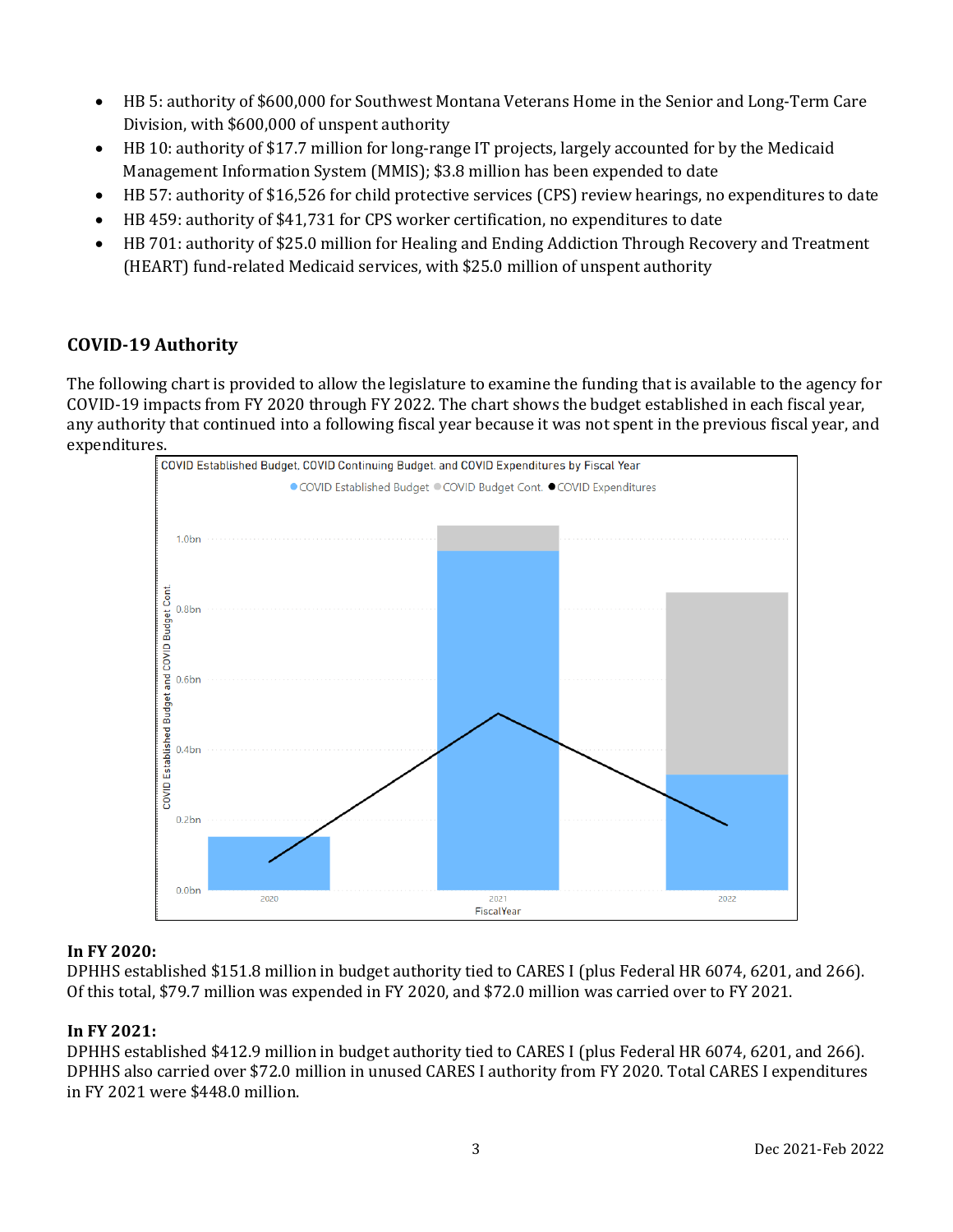DPHHS established \$310.3 million in budget authority tied to CARES II (HB 3 and HB 630). Total CARES II expenditures in FY 2021 were \$39.2 million.

DPHHS established \$231.3 million in budget authority tied to ARPA/HB 632. Total ARPA expenditures in FY 2021 were \$15.0 million. The only expenditure was for nursing home supplemental payments.

#### **In FY 2022:**

DPHHS established \$59.0 million in budget authority tied to CARES I (plus Federal HR 6074, 6201, and 266). DPHHS also carried over \$40.1 million in unused CARES I authority from FY 2021. Total CARES I expenditures to date in FY 2022 were \$47.7 million. Significant expenditure areas included:

- \$36.1 million for enhanced FMAP (budget of \$55.6 million)<br>• \$5.4 million for epidemiology and laboratory capacity (bud
- \$5.4 million for epidemiology and laboratory capacity (budget of \$20.5 million) \$3.4 million for the Housing and Urban Development (HUD) Emergency Shelter Program (budget of \$6.3 million)

DPHHS established \$16.1 million in budget authority tied to CARES II (HB 3 and HB 630). DPHHS carried over \$261.4 million in unused CARES II (HB 3 and HB 630) authority from FY 2021. Total CARES II expenditures to date in FY 2022 were \$55.9 million. Significant expenditure areas included:

- \$23.3 million for epidemiology and laboratory capacity (budget of \$58.0 million)
- \$12.4 million for immunizations (budget of \$27.1 million)
- \$937,359 from the childcare and development fund (budget of \$20.4 million)
- Large areas of unspent authority to date include \$36.9 million for epidemiology and laboratory capacity, \$97.9 million for testing, tracing, and mitigation, and \$20.4 million for childcare development

DPHHS established \$249.9 million in budget authority tied to ARPA/HB 632. DPHHS also carried over \$216.3 million in unused ARPA authority from FY 2021. Total ARPA expenditures to date in FY 2022 were \$89.0 million. Significant expenditure areas included:<br>  $\bullet$  \$24.8 million for SNAP

- \$24.8 million for SNAP
- \$5.9 million for childcare stabilization<br>• \$6.8 million for SNAP enhanced benefi
- \$6.8 million for SNAP enhanced benefits
- \$31.5 million for home and community-based services supplemental payments
- 
- \$5.9 million for epidemiology and laboratory capacity: reopening schools (budget of \$32.2 million)<br>• Large areas of unspent authority to date include \$109.7 million for testing, \$62.2 million for childca Large areas of unspent authority to date include \$109.7 million for testing, \$62.2 million for childcare stabilization, and \$42.6 million for childcare development

# **HB 2 BUDGET MODIFICATIONS**

The following chart shows the HB 2 budget as passed by the legislature, including the pay plan, and the HB 2 modified budget from December 1, 2021 through the end of February 2022. Net modifications to the budget include operating plan changes from one expenditure account to another, program transfers, reorganizations, and agency transfers of authority. The positive modifications and negative modifications are shown by program, expenditure account, and fund type.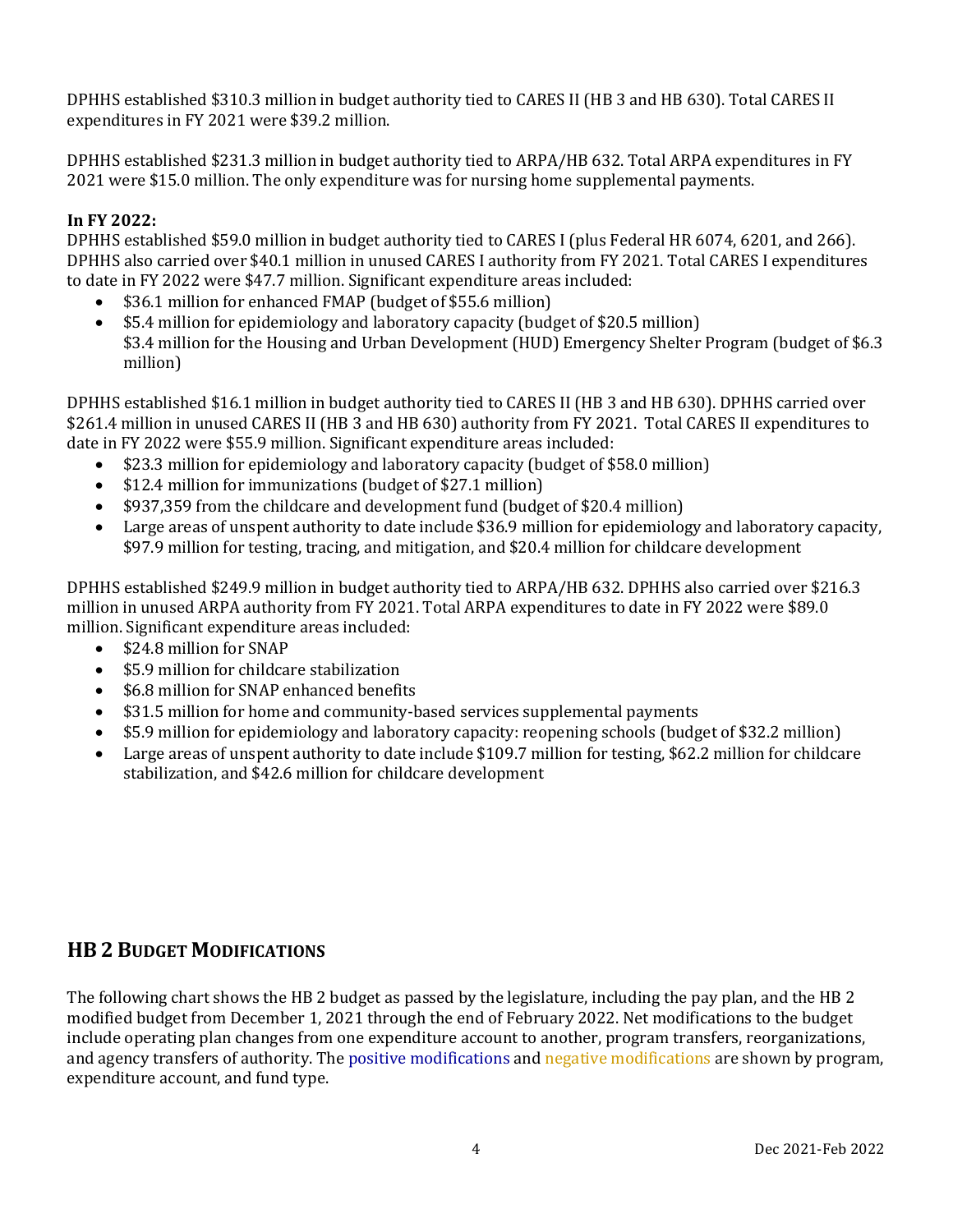| Legislative Budget Compared to Modified Budget - HB 2 Only |               |                                                                                                 |               |                |               |  |
|------------------------------------------------------------|---------------|-------------------------------------------------------------------------------------------------|---------------|----------------|---------------|--|
| <b>Agency Name</b>                                         |               | Starting Budget Prior Period Modifications Legislative Budget Net Modifications Modified Budget |               |                |               |  |
| □ Public Health & Human Services                           | 2,992,281,780 | $-320,586$                                                                                      | 2,991,961,194 | $-29.126.750$  | 2,962,834,444 |  |
| ADDICTIVE & MENTAL DISORDERS                               | 232.734.565   | $-1.559.545$                                                                                    | 231.175.020   | $-138.875.913$ | 92,299,107    |  |
| <b>BUSINESS &amp; FINANCIAL SERVICES</b>                   | 13,021,242    | 551,029                                                                                         | 13,572,271    | $\mathbf 0$    | 13,572,271    |  |
| CHILD & FAMILY SERVICES                                    | 108.086.839   | $-244.221$                                                                                      | 107.842.618   | $-1.271.953$   | 106.570.665   |  |
| CHILD SUPPORT SERVICES                                     | 11.528.910    | $-74.042$                                                                                       | 11.454.868    |                | 11,454,868    |  |
| DEVELOPMENTAL SERVICES DIV                                 | 308.892.622   | $-2.706.648$                                                                                    | 306.185.974   | 153,661,738    | 459.847.712   |  |
| <b>DIRECTORS OFFICE</b>                                    | 7.588.308     | 21.017.365                                                                                      | 28.605.673    | $-1.705.437$   | 26,900.236    |  |
| <b>DISABILITY EMPLYMNT &amp;TRANSITNS</b>                  | 29.283.470    | $-111.327$                                                                                      | 29.172.143    | $\Omega$       | 29.172.143    |  |
| EARLY CHILDHOOD & FAM SUPPORT                              | 84,180,229    | $-52.029$                                                                                       | 84.128.200    | 0              | 84,128,200    |  |
| <b>HEALTH RESOURCES DIVISION</b>                           | 1,457,329,273 | $-10.860.393$                                                                                   | 1,446,468,880 | $-12.438.568$  | 1,434,030,312 |  |
| HUMAN AND COMMUNITY SERVICES                               | 283,268,023   | $-131,900$                                                                                      | 283.136.123   | $\mathbf 0$    | 283.136.123   |  |
| MEDICAID & HEALTH SVCS MNGMT                               | 31.443.055    | $-26.979.470$                                                                                   | 4.463.585     | $-294.563$     | 4.169.022     |  |
| OFFICE OF INSPECTOR GENERAL                                | 8.355.780     | 881.232                                                                                         | 9.237.012     | 115,000        | 9.352.012     |  |
| OPERATIONS SERVICES DIVISION                               | 5,422,995     | $-3,894,329$                                                                                    | 1,528,666     | $\mathbf{0}$   | 1,528,666     |  |
| PUBLIC HEALTH & SAFETY DIV                                 | 39.400.371    | $-95.520$                                                                                       | 39.304.851    | 0              | 39.304.851    |  |
| SENIOR & LONG TERM CARE SVCS                               | 341,142,303   | $-3.937.477$                                                                                    | 337,204,826   | $-28.317.054$  | 308.887.772   |  |
| <b>TECHNOLOGY SERVICES DIVISION</b>                        | 30.603.795    | 27,876,689                                                                                      | 58.480.484    | $\Omega$       | 58,480,484    |  |
| <b>Total</b>                                               | 2,992,281,780 | -320,586                                                                                        | 2,991,961,194 | $-29.126.750$  | 2,962,834,444 |  |
| Acct & LvI 1 DESC                                          |               | Starting Budget Prior Period Modifications Legislative Budget Net Modifications Modified Budget |               |                |               |  |
| <b>El 61000 Personal Services</b>                          | 199,412,221   | 1,181,945                                                                                       | 200,594,166   | 1,134,400      | 201.728.566   |  |
| □ 62000 Operating Expenses                                 | 150.584.228   | $-46.928$                                                                                       | 150,537,300   | 3.296.035      | 153.833.335   |  |
| □ 63000 Equipment & Intangible Assets                      | 651,721       | 15,000                                                                                          | 666.721       | $-129.971$     | 536.750       |  |
| <b>E</b> 66000 Grants                                      | 70.218.839    | $-1,976,510$                                                                                    | 68,242,329    | $-673.875$     | 67,568,454    |  |
| ⊞ 67000 Benefits & Claims                                  | 2.567.861.525 | $-2.591.100$                                                                                    | 2.565.270.425 | $-32.690.211$  | 2.532.580.214 |  |
| <b>E</b> 68000 Transfers-out                               | 3.248.901     | 2.875.380                                                                                       | 6.124.281     | 12.750         | 6.137.031     |  |
| ⊞ 69000 Debt Service                                       | 304.345       | 221.627                                                                                         | 525.972       | $-75.878$      | 450.094       |  |
| <b>Fund Type</b>                                           |               | Starting Budget Prior Period Modifications Legislative Budget Net Modifications Modified Budget |               |                |               |  |
| ⊞ 01 General                                               | 596,468,895   | $-320.586$                                                                                      | 596,148,309   | $-29.126.750$  | 567,021,559   |  |
| □ 02 State/Other Spec Rev                                  | 232,573,729   | $\mathbf{0}$                                                                                    | 232,573,729   | $\mathbf{0}$   | 232,573,729   |  |
| □ 03 Fed/Other Spec Rev                                    | 2.163.239.156 | 0                                                                                               | 2.163.239.156 | 0              | 2.163.239.156 |  |

Several significant modifications were made to the DPHHS HB 2 budget in the December-February period of FY 2022. These include:

- In the Developmental Services Division (DSD), which is being combined with the Addictive and Mental Disorders Division (AMDD) and renamed the Behavioral Health and Developmental Disabilities Division (Program 10): an overall increase of \$153.7 million due to the addition of AMDD budget authority. The DSD budget also reflects a \$6.5 million reduction in general fund budget for  $2<sup>nd</sup>$  and  $3<sup>rd</sup>$  quarter enhanced FMAP
- In the Addictive and Mental Disorders (AMDD): a total reduction of \$138.9 million, largely due to the shifting of budget authority to DSD. This reduction also includes a \$1.4 million reduction in general fund budget for 2nd and 3rd quarter enhanced FMAP. The Chemical Dependency Center budget was also shifted to the new State Run Facilities Division (Program 33)
- In the Health Resources Division (HRD): a \$12.4 million reduction in general fund budget for  $2^{nd}$  and  $3^{rd}$ quarter enhanced FMAP
- In the Senior and Long-Term Care Division (SLTC): a total reduction of \$28.3 million, which includes a \$7.6 million reduction in general fund budget for  $2<sup>nd</sup>$  and  $3<sup>rd</sup>$  quarter enhanced FMAP. The remainder of this reduction is due to the movement of the Veterans' Homes budget authority to the new State Run Facilities Division (Program 33)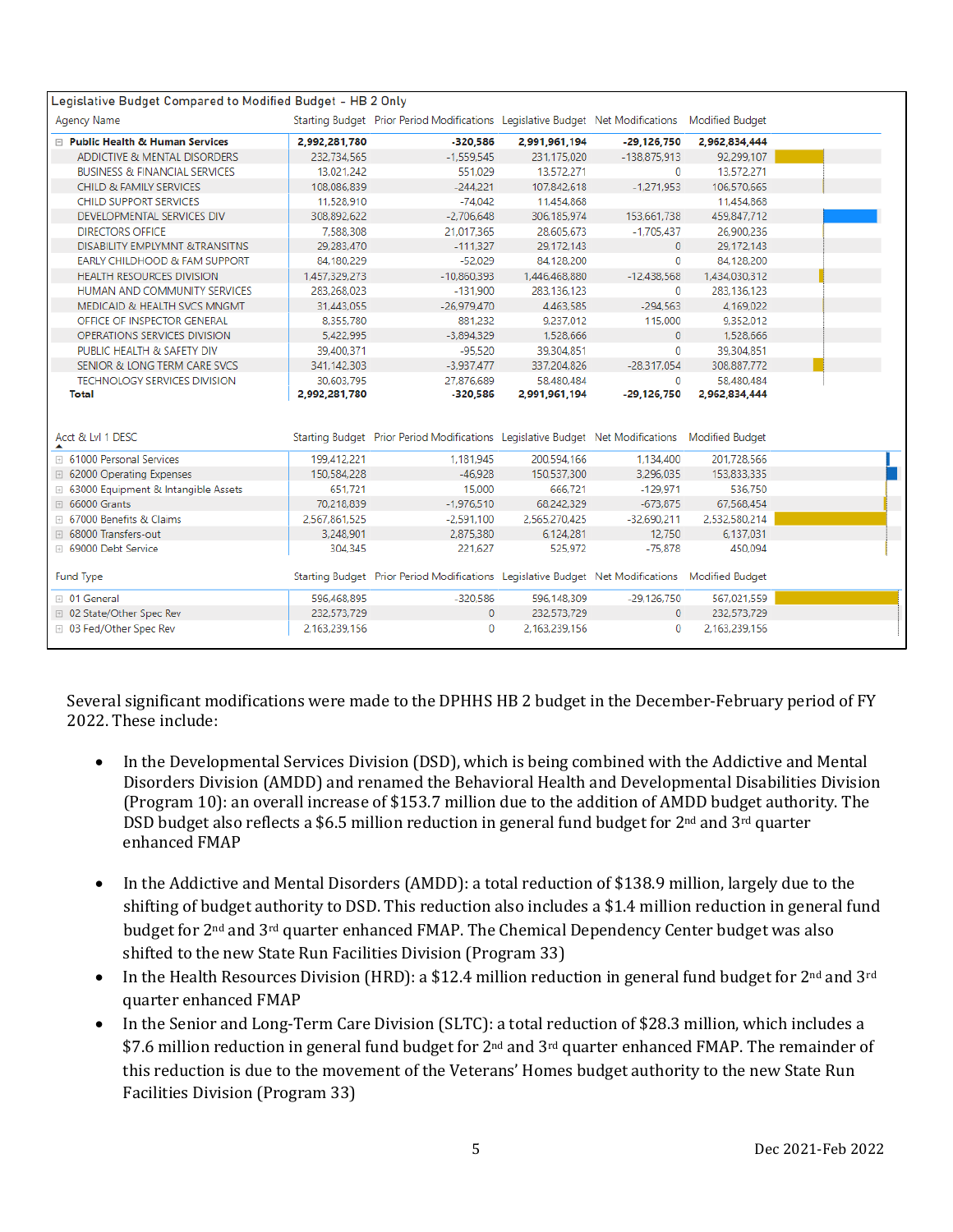- In the Medicaid and Health Services Management Division (MHSM): a \$294,563 reduction in general fund budget due to a reorganization
- In the Quality Assurance Division (QAD; referred to as the Office of Inspector General in the table above): a \$115,000 increase in general fund budget transferred from the Senior and Long-Term Care Division
- In the Child and Family Services Division (CFSD): an overall decrease of \$1.3 million largely tied to realignment issues created by the turnaround process
- In the Director's Office: an overall decrease of \$1.7 million driven by the transfer of contingency funding for use in the Boulder Intensive Behavioral Center
- The reduction in benefits and claims of \$32.7 million is largely due to a reduction in general fund authority for 2nd and 3rd quarter enhanced FMAP. Increased federal funds for Medicaid tied to the enhanced FMAP have not yet been added
- The reduction in general fund of \$29.1 million is due to a reduction in general fund authority for 2<sup>nd</sup> and 3rd quarter enhanced FMAP

## **HB 2 APPROPRIATION AUTHORITY**

The following chart shows the appropriated budget for the agency compared to expenditures through February 28, 2022.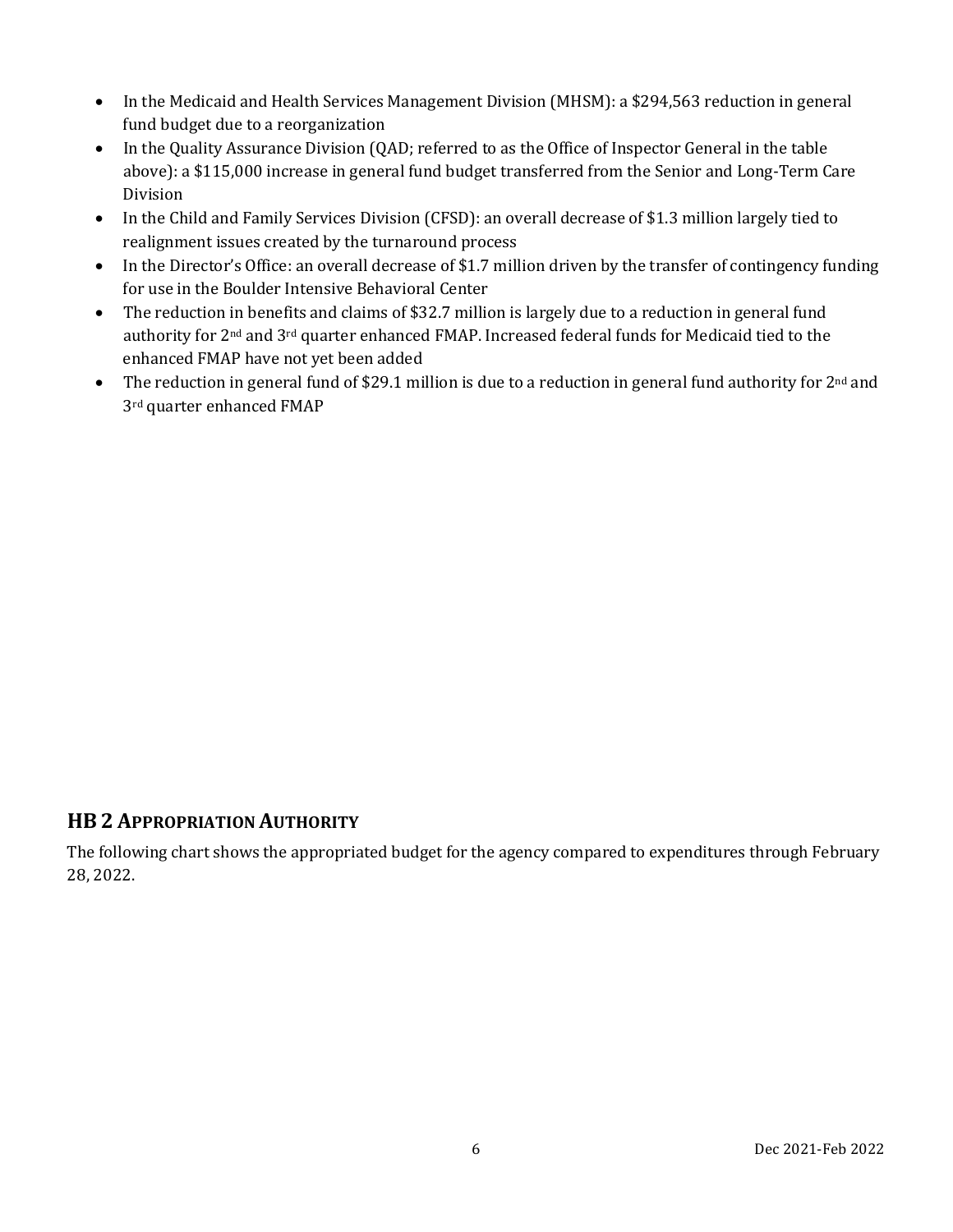

| Program Name                                                |               | Modified Budget Expended Budget Percent Expended |       |
|-------------------------------------------------------------|---------------|--------------------------------------------------|-------|
| ADDICTIVE & MENTAL DISORDERS<br>$+$                         | 92,299,107    | 57,572,849                                       | 62.4% |
| <b>BUSINESS &amp; FINANCIAL SERVICES</b><br>田               | 13,572,271    | 9,850,190                                        | 72.6% |
| <b>CHILD &amp; FAMILY SERVICES</b><br>$\overline{+}$        | 106.570.665   | 62,730,247                                       | 58.9% |
| <b>CHILD SUPPORT SERVICES</b><br>$\left  + \right $         | 11,454,868    | 6,850,869                                        | 59.8% |
| DEVELOPMENTAL SERVICES DIV<br>$\overline{+}$                | 459,847,712   | 203,419,475                                      | 44.2% |
| <b>DIRECTORS OFFICE</b><br>田                                | 26,900,236    | 5,996,441                                        | 22.3% |
| <b>DISABILITY EMPLYMNT &amp;TRANSITNS</b><br>$\overline{+}$ | 29,172,143    | 11,682,690                                       | 40.0% |
| EARLY CHILDHOOD & FAM SUPPORT<br>$\boxplus$                 | 84.128.200    | 45,023,647                                       | 53.5% |
| <b>HEALTH RESOURCES DIVISION</b><br>$+$                     | 1,434,030,312 | 754,558,832                                      | 52.6% |
| HUMAN AND COMMUNITY SERVICES<br>$\Box$                      | 283,136,123   | 159,831,434                                      | 56.5% |
| MEDICAID & HEALTH SVCS MNGMT<br>$\overline{+}$              | 4,169,022     | 2,256,751                                        | 54.1% |
| OFFICE OF INSPECTOR GENERAL<br>田                            | 9,352,012     | 5,067,031                                        | 54.2% |
| <b>OPERATIONS SERVICES DIVISION</b><br>$\overline{+}$       | 1,528,666     | 424.291                                          | 27.8% |
| PUBLIC HEALTH & SAFETY DIV<br>$\boxed{+}$                   | 39,304,851    | 18,861,100                                       | 48.0% |
| SENIOR & LONG TERM CARE SVCS<br>$\overline{+}$              | 308,887,772   | 168,866,585                                      | 54.7% |
| TECHNOLOGY SERVICES DIVISION<br>$\overline{+}$              | 58.480.484    | 31,763,978                                       | 54.3% |
| Total                                                       | 2,962,834,444 | 1,544,756,409                                    | 52.1% |

Higher expenditures in Business and Financial Services Division were driven by fixed costs expenditures to the Department of Administration (DOA). The lower percent expenditure in the Director's Office was the result of a higher modified budget due to the transfer of the enhanced FMAP contingency funding to the Director's Office.

# **PERSONAL SERVICES**

#### *Personal Services December 2021-February 2022 Update*

Personal services make up 6.8% of the DPHHS HB 2 modified budget in FY 2022. The modified budget amount for personal services is \$201.8 million, of which \$113.1 million, or 56.1%, has been expended to date. The image below provides detail on vacancies in DPHHS as of February 1, 2022.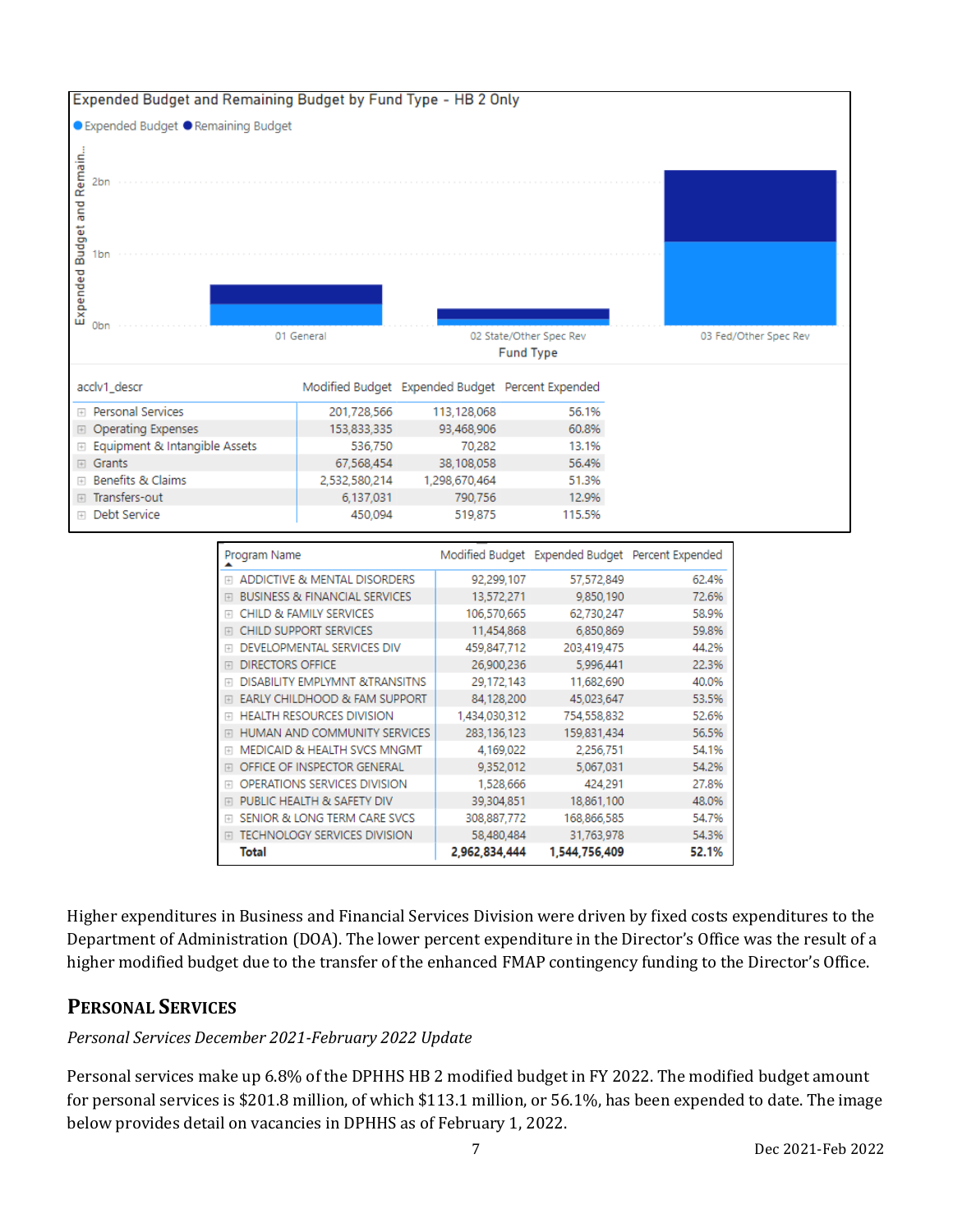# **Vacancies - House Bill 2**



In the column chart above DPHHS divisions are sorted by total FTE. AMDD, which is responsible for several facilities, including the Montana State Hospital, has both the most total FTE and the largest portion of vacancies. Of the 558.17 vacant positions, 47.9% are in AMDD. The adjacent column chart provides more detail on the types of positions that have vacant FTE as of February 1, 2021.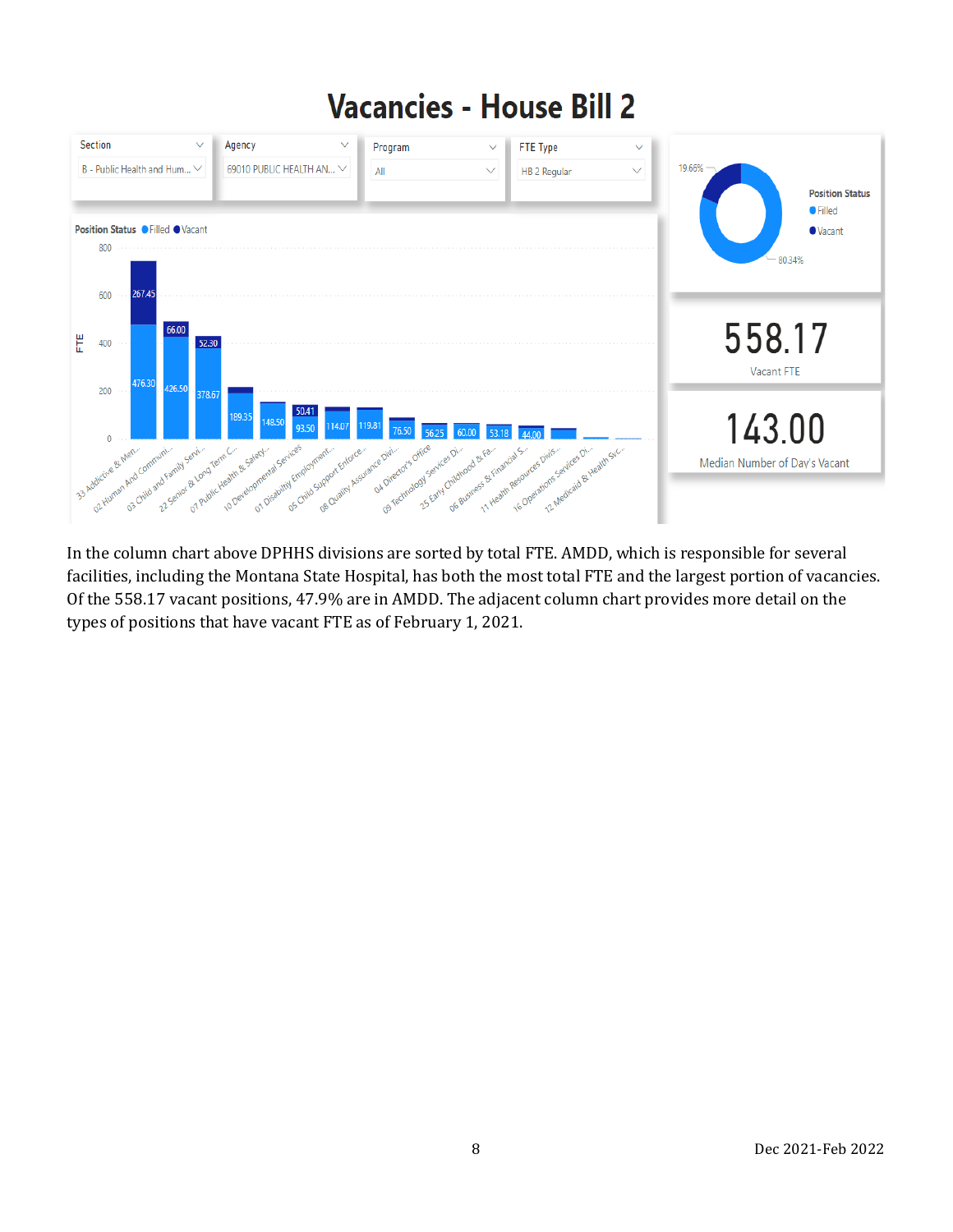#### FTE by Job Type



This image is not inclusive of every vacant position in DPHHS. The table below contains detail on utilization by FTE hours for each DPHHS division from July 1, 2021 through February 1, 2022. Divisions are sorted by total available hours. Three divisions have exceeded their budgeted FTE hours at this point in the fiscal year. Note that AMDD is 72.4% utilized, reflective of the high number of vacancies in that division.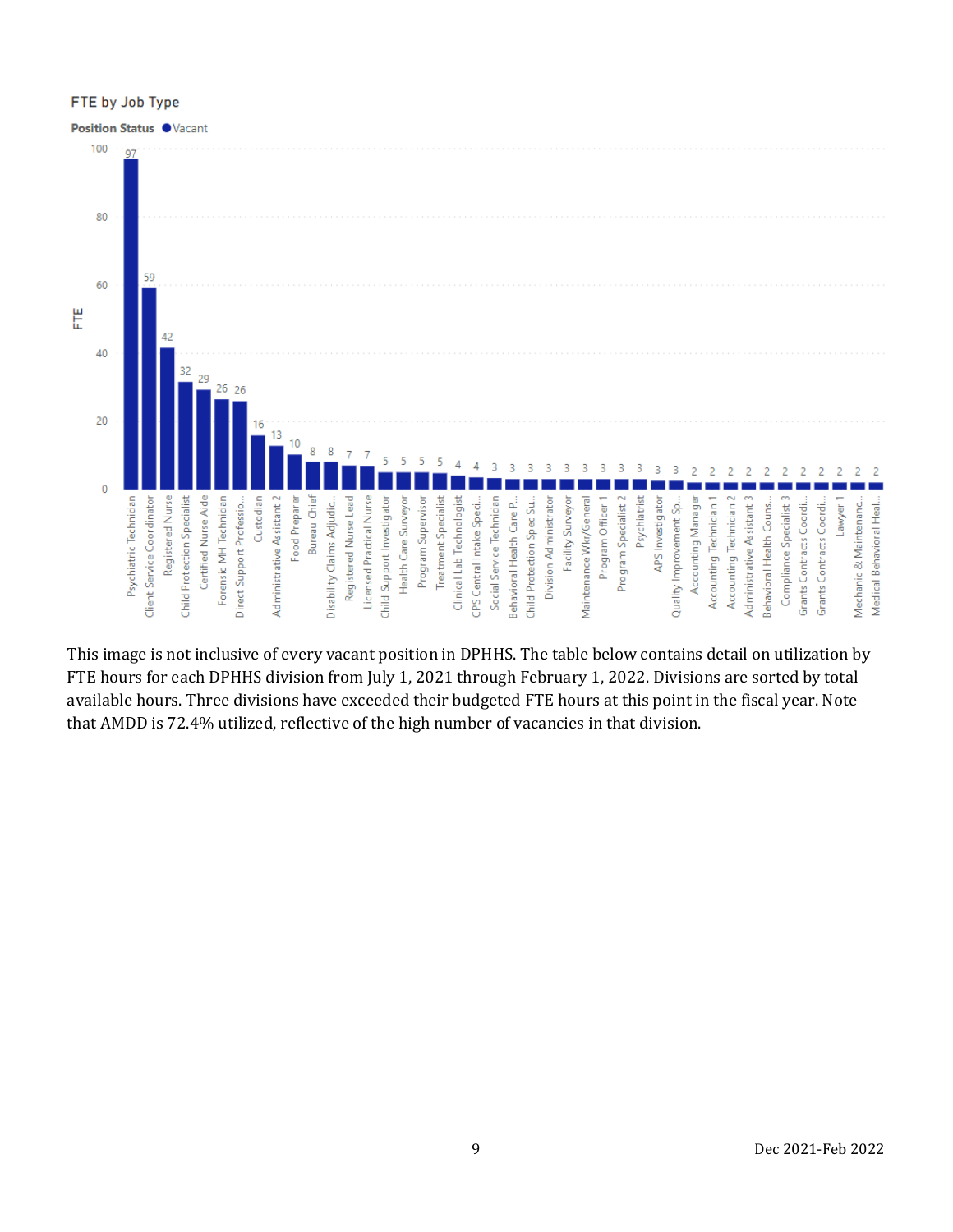| Agency                                                           | <b>YTD HOURS</b> |              | Available Hours Percent Utilized |
|------------------------------------------------------------------|------------------|--------------|----------------------------------|
| <b>69010 PUBLIC HEALTH AND HUMAN</b><br><b>SERVICES</b>          | 2,889,700.92     | 3,222,854.72 | 89.66%                           |
| 33 Addictive & Mental Disorders<br>$+$                           | 610,432.77       | 843,764.00   | 72.35%                           |
| 02 Human And Community Services<br>$\boxed{+}$                   | 509,420.63       | 559,480.00   | 91.05%                           |
| 03 Child and Family Services<br>$\boxed{+}$                      | 531,582.11       | 488,445.92   | 108.83%                          |
| 22 Senior & Long Term Care Svcs<br>$\Box$                        | 224,144.33       | 247,136.80   | 90.70%                           |
| 07 Public Health & Safety Div<br>田                               | 174,048.29       | 176,364.00   | 98.69%                           |
| 10 Developmental Services<br>$\boxed{+}$                         | 122,855.99       | 163,481.76   | 75.15%                           |
| 01 Disabiltiy Employment & Transitions<br>$\boxed{+}$<br>Program | 141,589.53       | 152,303.52   | 92.97%                           |
| 05 Child Support Enforcement<br>$\boxed{+}$                      | 152,945.51       | 147,464.16   | 103.72%                          |
| 08 Quality Assurance Division<br>$\boxed{+}$                     | 94,175.52        | 101,672.00   | 92.63%                           |
| 04 Director's Office<br>$\overline{+}$                           | 69,208.59        | 76,396.00    | 90.59%                           |
| 09 Technology Services Division<br>$\boxplus$                    | 72,783.90        | 76,112.00    | 95.63%                           |
| 25 Early Childhood & Family Support<br>$\boxed{+}$               | 72,533.79        | 67,296.64    | 107.78%                          |
| 06 Business & Financial Services<br>$\boxed{+}$                  | 57,113.66        | 61,344.00    | 93.10%                           |
| 11 Health Resources Division<br>$\overline{+}$                   | 47,110.06        | 49,552.32    | 95.07%                           |
| 16 Operations Services Division<br>$\boxed{+}$                   | 7,469.72         | 8,633.60     | 86.52%                           |
| 12 Medicaid & Health Svcs Mngmt<br>$+$                           | 2,286.54         | 3,408.00     | 67.09%                           |
| <b>Total</b>                                                     | 2,889,700.92     | 3,222,854.72 | 89.66%                           |

## *Next Steps for Personal Services Reporting*

In upcoming Quarterly Financial Reports, the LFD will begin the process of a more comprehensive look at personal services. The LFD will compare two executive "snapshots" -- July 2020 and July 2022. The analysis will identify adjustments adopted by the legislature in 2021 and modifications made by the agencies, within the confines of budget law.

The September Quarterly Financial Report will provide the complete comparison from July 2020 to July 2022. Ultimately, the analysis will result in a description of all the components that will be part of the executive's decision package one (DP 1) 2025 biennium budget request. This work will prepare legislators for budget deliberations in the 2023 session. For a review of how DP 1 works and snapshot components, please read this [short brochure](https://montana.maps.arcgis.com/apps/Cascade/index.html?appid=23095fcf15754f4fb38b63c58a884b97) from 2019.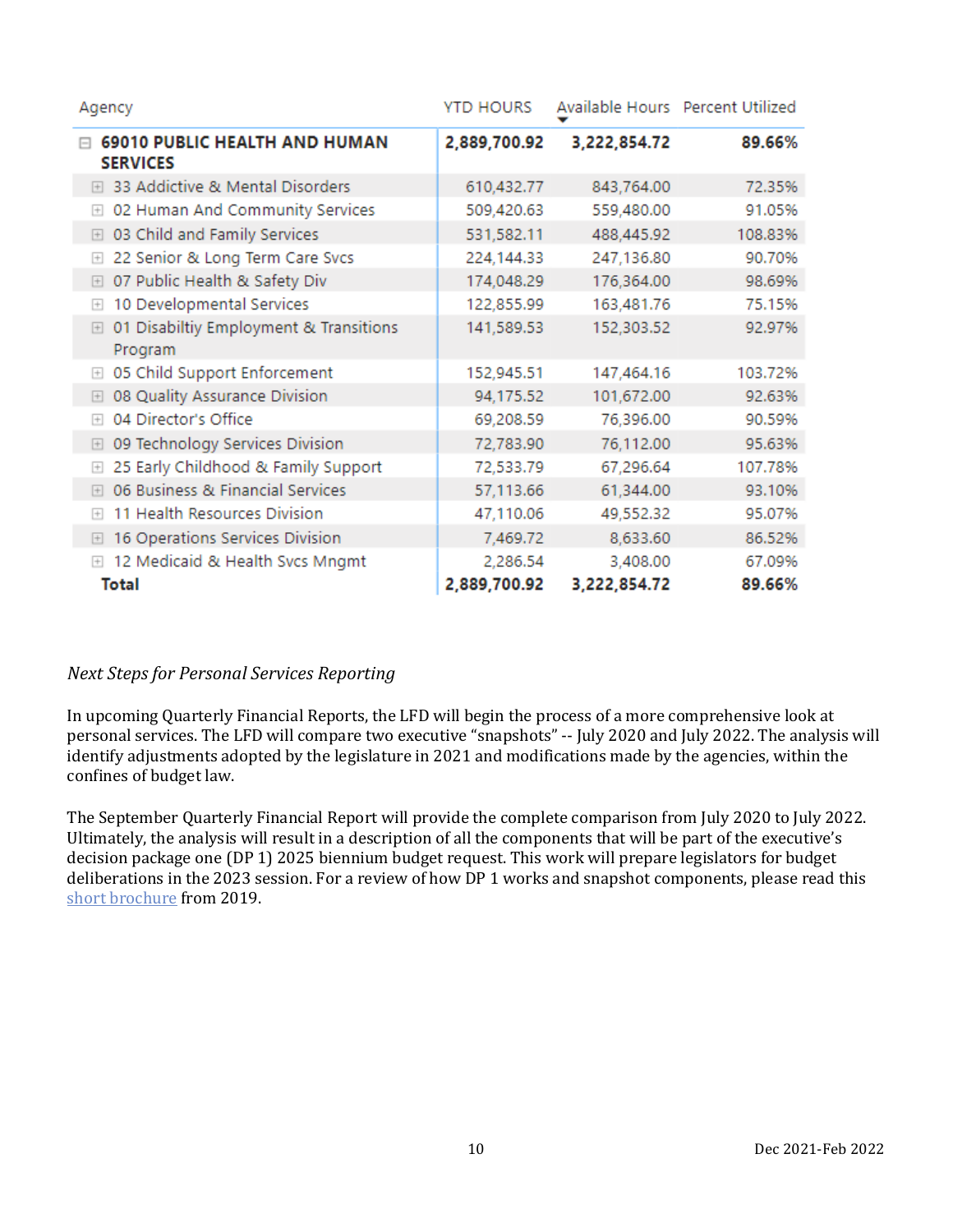# **OTHER ISSUES**

# **Information Technology Project Expenditures**



| Large Information Technology Projects                                   |               |               |                 |             |  |  |  |  |
|-------------------------------------------------------------------------|---------------|---------------|-----------------|-------------|--|--|--|--|
| <b>Original and Revised Budgets</b>                                     |               |               |                 |             |  |  |  |  |
|                                                                         | Original      | Revised       |                 | Change from |  |  |  |  |
| Project                                                                 | <b>Budget</b> | <b>Budget</b> | Original Budget |             |  |  |  |  |
| <b>ICAPS Mainframe to MidTier Transition</b>                            | 2,552,928     | 2,552,928     |                 |             |  |  |  |  |
| CHIMES COVID-19 Policy and Procedure Changes                            | 400.000       | 400,000       |                 |             |  |  |  |  |
| CHIMES IVR - Phone Workload Relief & Fraud, Waste, and Abuse Alerting   | 499,000       | 499,000       |                 |             |  |  |  |  |
| Montana Healthcare Programs Modularity Project (MPATH) Program          | 73,255,288    | 103,837,339   | 30,582,051      |             |  |  |  |  |
| MPATH - Provider Services                                               | 7,405,542     | 7,405,542     |                 |             |  |  |  |  |
| <b>MPATH - System Integration Services</b>                              | 34,660,000    | 34,660,000    |                 |             |  |  |  |  |
| MPATH Care Management Module                                            | 6.954.980     | 6.954.980     |                 |             |  |  |  |  |
| Prevention, Detection and Monitoring of Medicaid Fraud, Waste and Abuse | 724,500       | 724,500       |                 |             |  |  |  |  |
| Process, Automation and Efficiency Enhancements                         | 999,925       | 999,925       |                 |             |  |  |  |  |
| <b>ISEARCHS Mainframe to MidTier Transition</b>                         | 2,887,100     | 2,887,100     |                 |             |  |  |  |  |
| WellSky VocRehab                                                        | 1,100,000     | 1,100,000     |                 |             |  |  |  |  |
| CHIMES Quality Assurance and Accuracy (NEW)                             | 965.000       | 965,000       |                 |             |  |  |  |  |
| CHIMES Resource Referral Engine (NEW)                                   | 1.874.250     | 1.874.250     |                 |             |  |  |  |  |

The large majority of the IT project expenditures in DPHHS involve the Montana healthcare programs modularity project (MPATH). According to the State Information Technology Services Division, the MPATH project is intended to: "procure software and services to replace the state's aging legacy Medicaid Management Information System (MMIS). DPHHS will acquire discrete modules that align with the Final Rule for Mechanized Claims Processing and Information Retrieval Systems, as described in 42 CFR 433.111, and successfully meet the goals and business needs identified by DPHHS during the modularity planning process. The MPATH modularity blueprint includes the following modules: systems integration services, provider services, enterprise data warehouse services, data analytics services, financial support services, claims processing and management services, care management services, customer care services, and pharmacy support services. DPHHS will be developing and releasing request for proposals related to these modules over the next two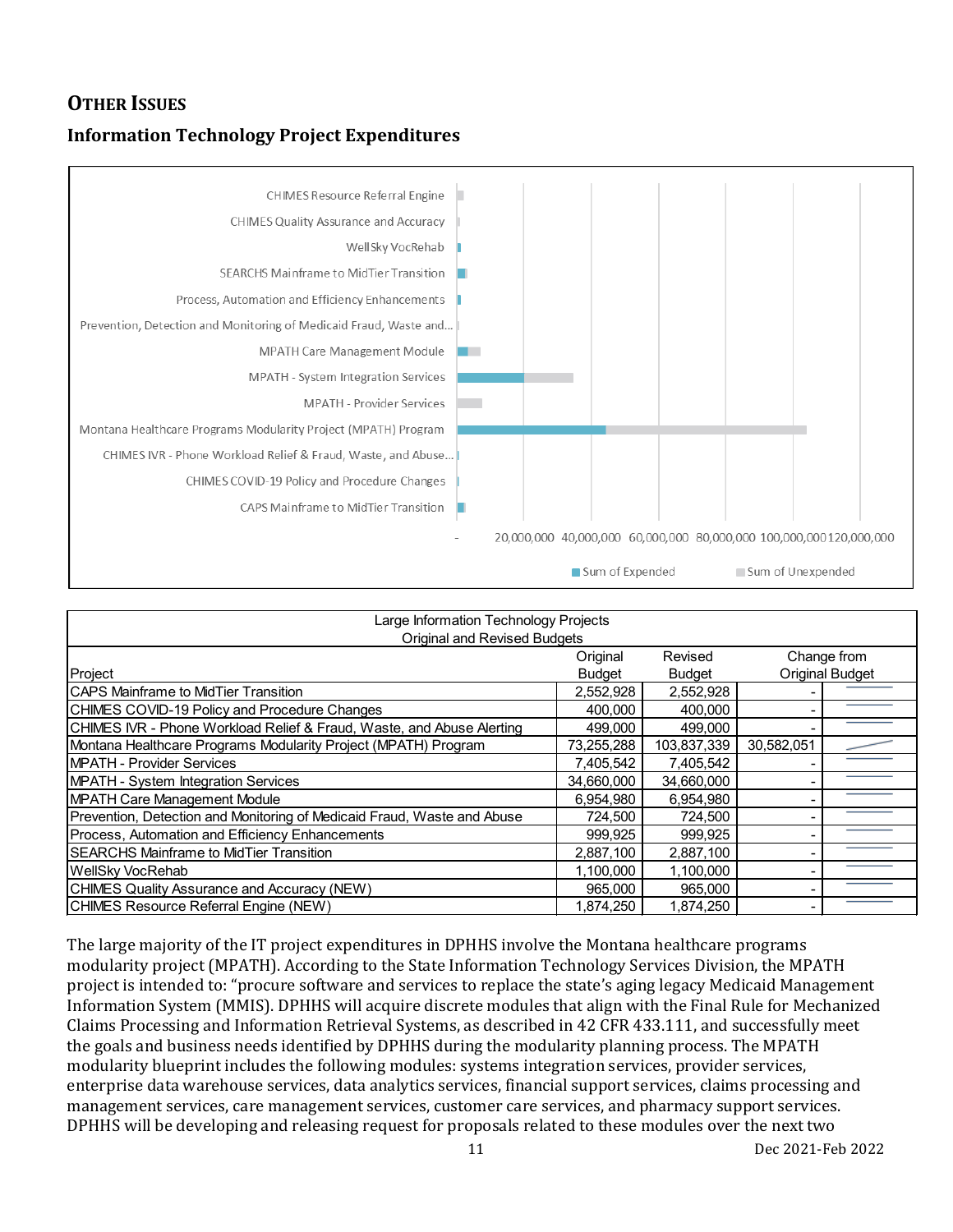years." The comprehensive MPATH delivery date, which has been revised several times, is December 2024 according to DPHHS correspondence with LFD.

| Large Information Technology Projects                                   |           |               |               |                               |  |  |  |
|-------------------------------------------------------------------------|-----------|---------------|---------------|-------------------------------|--|--|--|
| Original and Revised Delivery Date                                      |           |               |               |                               |  |  |  |
| Original<br>Change from<br>Start<br>Revised                             |           |               |               |                               |  |  |  |
| Project                                                                 | Date      | Delivery Date | Delivery Date | <b>Original Delivery Date</b> |  |  |  |
| <b>ICAPS Mainframe to MidTier Transition</b>                            | 5/7/2020  | 6/30/2021     | 10/11/2021    | 24.6%                         |  |  |  |
| CHIMES COVID-19 Policy and Procedure Changes                            | 6/2/2020  | 7/31/2021     | N/A           | $0.0\%$                       |  |  |  |
| CHIMES IVR - Phone Workload Relief & Fraud, Waste, and Abuse Alerting   | 6/2/2020  | 7/31/2021     | N/A           | $0.0\%$                       |  |  |  |
| Montana Healthcare Programs Modularity Project (MPATH) Program          | 1/2/2017  | 9/30/2022     | N/A           | $0.0\%$                       |  |  |  |
| <b>IMPATH - Provider Services</b>                                       | 7/9/2018  | 8/5/2019      | 11/19/2021    | 213.5%                        |  |  |  |
| <b>MPATH - System Integration Services</b>                              | 10/8/2018 | 9/30/2022     | N/A           | $0.0\%$                       |  |  |  |
| <b>MPATH Care Management Module</b>                                     | 4/22/2019 | 2/22/2022     | N/A           | $0.0\%$                       |  |  |  |
| Prevention, Detection and Monitoring of Medicaid Fraud, Waste and Abuse | 6/8/2020  | 2/28/2021     | 5/31/2021     | 34.7%                         |  |  |  |
| Process, Automation and Efficiency Enhancements                         | 4/17/2020 | 11/1/2020     | 3/31/2021     | 75.8%                         |  |  |  |
| <b>ISEARCHS Mainframe to MidTier Transition</b>                         | 3/4/2020  | 4/8/2021      | 9/30/2021     | 43.8%                         |  |  |  |
| WellSky VocRehab                                                        | 3/10/2020 | 2/28/2021     | 6/30/2021     | 34.4%                         |  |  |  |
| <b>CHIMES Quality Assurance and Accuracy</b>                            | 1/4/2022  | 12/31/2022    | N/A           | $0.0\%$                       |  |  |  |
| <b>ICHIMES Resource Referral Engine</b>                                 | 2/28/2022 | 4/1/2023      | N/A           | $0.0\%$                       |  |  |  |

# **MEDICAID MONITORING**

12 Dec 2021-Feb 2022 The state Medicaid program involves appropriations and expenditures by four different DPHHS divisions: Health Resources Division (HRD), Senior and Long-Term Care Division (SLTC), Developmental Services Division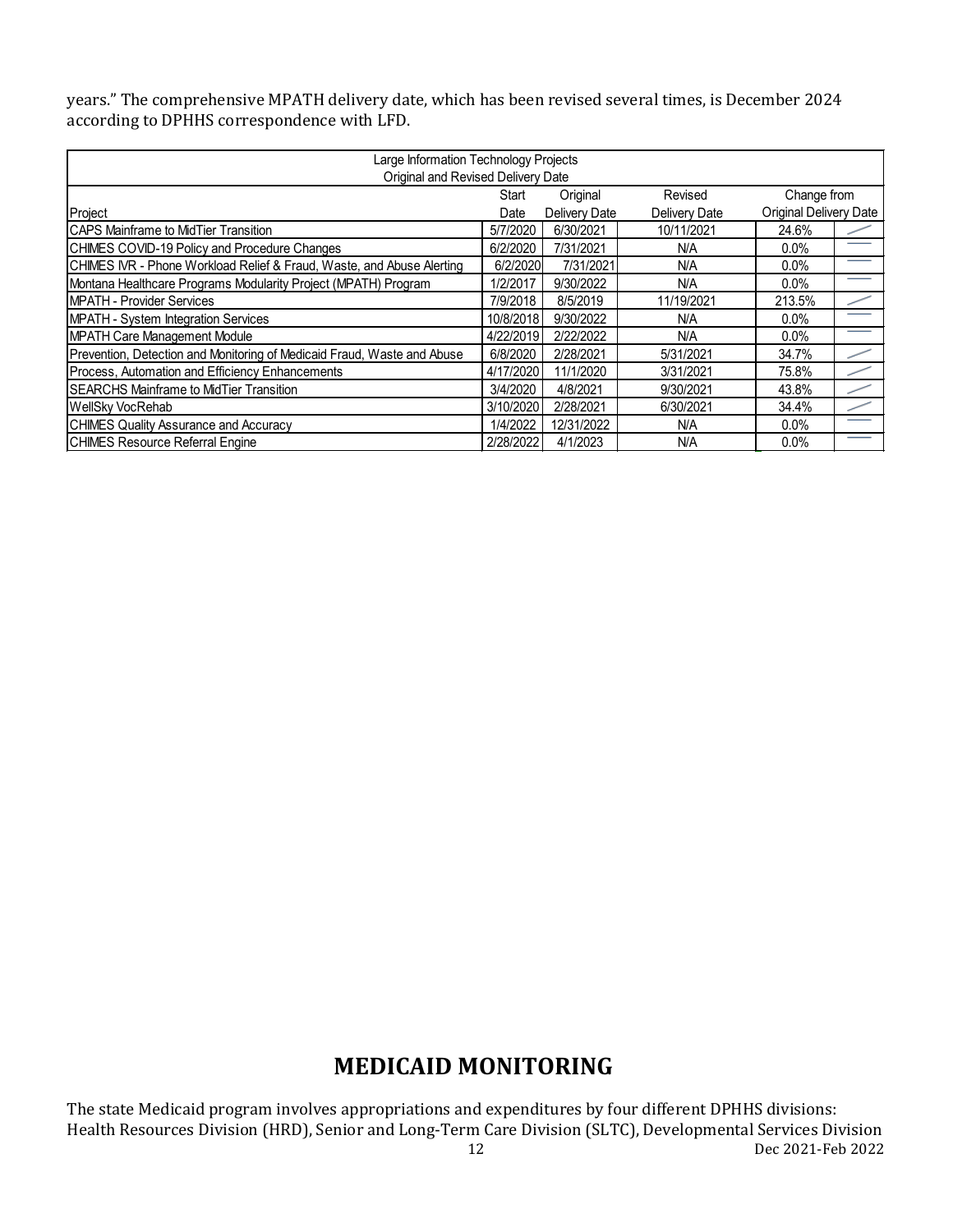(DSD), and Addictive and Mental Disorders Division (AMDD). The Health and Economic Livelihood Partnership Act (HELP Act - Medicaid expansion) is discussed in the second half of this report. This report covers Medicaid benefits only; the administrative costs of the state Medicaid program are not included in this report.

DPHHS has started the reorganization process for AMDD and DSD with the agency moving authority from AMDD to DSD. The journals moving appropriation were posted after the agency budget status report (BSR; dated February 22, 2022) referenced in this report. The next Medicaid Monitoring Report will show those changes in appropriation.

# **SUMMARY**

In the most recent statutorily required Budget State Reports, dated February 22, 2022, DPHHS is projecting a surplus in general fund authority of \$19.8 million for traditional Medicaid benefits. However, this is before an anticipated \$23.6 million general fund appropriation reduction in the 4th quarter for the Enhanced Federal Medical Assistance Percentage (EFMAP), which is expected to offset this surplus. The 4th quarter decrease in general fund is estimated to be offset by a \$25.8 million increase in federal fund authority.

DPHHS is also projecting a surplus in state special funds of \$15.0 million, and a federal funds surplus of \$17.7 million after receiving 2<sup>nd</sup> and 3<sup>rd</sup> quarter federal EFMAP. At the time of this reporting, the 2<sup>nd</sup> and 3<sup>rd</sup> quarter federal EFMAP had not been received. In this same report, Medicaid expansion is projected to be facing a general fund budget deficit of \$16.4 million, with a surplus of state special revenue funds of \$1.7 million, and federal funds deficit of \$148.8 million.

Enrollment in both traditional and expanded Medicaid has continued to climb since the onset of the COVID-19 pandemic, and the current projected expenditure in Medicaid expansion for FY 2022 (\$1.0 billion) is significantly higher than the initial DPHHS budget request for Medicaid expansion (\$854.5 million) during the 2021 Legislative Session.

# **FY 2022 MEDICAID FUNDING AND BUDGET CHANGES**

The table on the following page illustrates the current status of the Medicaid appropriation from December - February of FY 2022. Estimated FY 2022 totals are DPHHS projections based on data through January 31, 2022. Projection totals are agency numbers included in the DPHHS BSR dated February 22, 2022. The largest contributing factor to the total reduction in general fund authority is the elimination of \$28.0 million of general fund appropriations, as required by statute, where federal policy provides additional funding. The Families First Coronavirus Response Act (FFCRA) provides a temporary 6.2 percentage point increase to each qualifying state's FMAP beginning January 1, 2020. The increase will extend through the last day of the calendar quarter in which the public health emergency declared by the Secretary of Health and Human Services for COVID-19 terminates, and the reductions made reflect an increased federal share through three quarters of FY 2022.

The February BSR reflects an anticipated \$31.8 million increase in federal funding authority for the 2<sup>nd</sup> & 3<sup>rd</sup> fiscal quarter tied to the EFMAP. This is offset by a \$28.0 million reduction in general fund associated with EFMAP. At the time of this report the federal funds had not been received. This is reflected in the \$31.8 million federal funds difference in the March Modified budget (column 3 in the table below) and the projected budget balance (column 5 in the table below).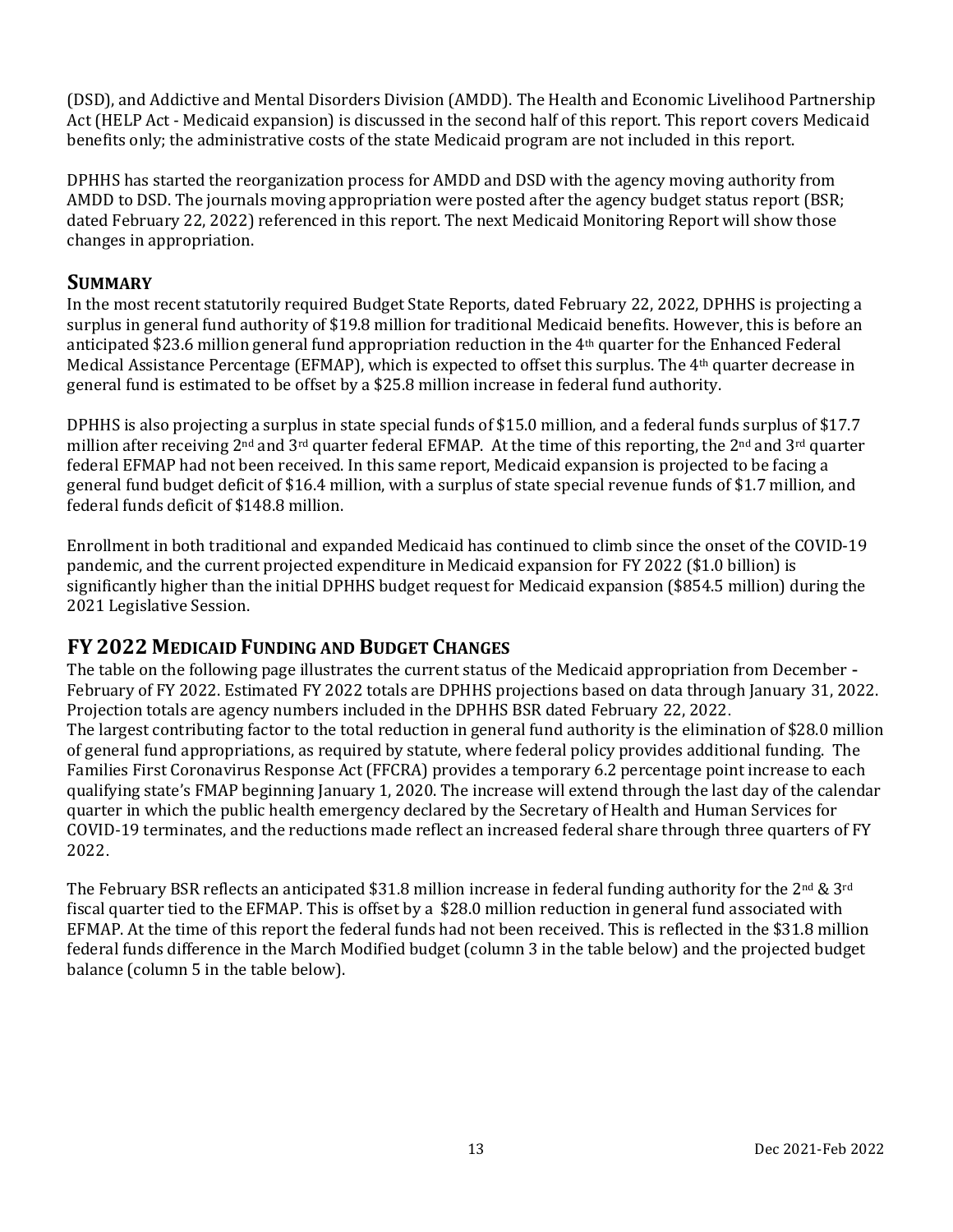|                                          | FY 2022<br>December Modified<br>Appropriation | Changes in<br>Appropriation <sup>1</sup> | FY 2022<br><b>March Modified</b><br>Appropriation | FY 2022<br>Projected<br>Expenditures <sup>2</sup> | Projected<br>Surplus (Deficit) | Surplus<br>(Deficit) as a<br>$%$ of<br>Modified<br><b>Budget</b> |
|------------------------------------------|-----------------------------------------------|------------------------------------------|---------------------------------------------------|---------------------------------------------------|--------------------------------|------------------------------------------------------------------|
| 10 Developmental Services Div.           |                                               |                                          |                                                   |                                                   |                                |                                                                  |
| <b>General Fund</b>                      | \$78,735,654                                  | $($ \$6,512,601)                         | \$72,223,053                                      | \$56,012,460                                      | \$16,210,593                   | 22.4%                                                            |
| <b>State Special Revenue</b>             | \$16,877,522                                  | \$0                                      | \$16,877,522                                      | \$12,113,386                                      | \$4,764,136                    | 28.2%                                                            |
| <b>Federal Funds</b>                     | \$211,596,007                                 | \$0                                      | \$211,596,007                                     | \$179,355,067                                     | \$32,240,940                   | 15.2%                                                            |
| Subtotal                                 | \$307,209,183                                 | (\$6,512,601)                            | \$300,696,582                                     | \$247,480,914                                     | \$53,215,669                   | 17.7%                                                            |
| 11 Health Resources Division             |                                               |                                          |                                                   |                                                   |                                |                                                                  |
| <b>General Fund</b>                      | \$152,288,047                                 | (\$12,438,568)                           | \$139,849,479                                     | \$151,946,573                                     | (\$12,097,094)                 | $-8.7%$                                                          |
| <b>State Special Revenue</b>             | \$55,393,662                                  | \$0                                      | \$55,393,662                                      | \$51,656,639                                      | \$3,737,023                    | 6.7%                                                             |
| <b>Federal Funds</b>                     | \$458,309,366                                 | \$0                                      | \$458,309,366                                     | \$540,307,712                                     | (\$81,998,346)                 | $-17.9%$                                                         |
| Subtotal                                 | \$665,991,075                                 | (\$12,438,568)                           | \$653,552,507                                     | \$743,910,924                                     | (\$90,358,418)                 | $-13.8%$                                                         |
| 22 Senior and Long Term Care             |                                               |                                          |                                                   |                                                   |                                |                                                                  |
| <b>General Fund</b>                      | \$60,176,346                                  | (\$7,615,435)                            | \$52,560,911                                      | \$39,172,431                                      | \$13,388,480                   | 25.5%                                                            |
| State Special Revenue                    | \$32,844,370                                  | \$0                                      | \$32,844,370                                      | \$29,738,386                                      | \$3,105,984                    | 9.5%                                                             |
| <b>Federal Funds</b>                     | \$195,168,770                                 | \$0                                      | \$195,168,770                                     | \$196,660,258                                     | $-$1,491,488$                  | $-0.8%$                                                          |
| Subtotal                                 | \$288,189,486                                 | (\$7,615,435)                            | \$280,574,051                                     | \$265,571,075                                     | \$15,002,976                   | 5.3%                                                             |
| 33 Addictive and Mental Disorders        |                                               |                                          |                                                   |                                                   |                                |                                                                  |
| <b>General Fund</b>                      | \$14,233,746                                  | (\$1,424,588)                            | \$12,809,158                                      | \$10,558,183                                      | \$2,250,975                    | 17.6%                                                            |
| <b>State Special Revenue</b>             | \$12,533,481                                  | \$0                                      | \$12,533,481                                      | \$9,107,332                                       | \$3,426,149                    | 27.3%                                                            |
| <b>Federal Funds</b>                     | \$56,412,404                                  | \$0                                      | \$56,412,404                                      | \$54,687,354                                      | \$1,725,050                    | 3.1%                                                             |
| Subtotal                                 | \$83,179,631                                  | (\$1,424,588)                            | \$81,755,043                                      | \$74,352,869                                      | \$7,402,175                    | 9.1%                                                             |
| <b>Grand Total All Medicaid Services</b> |                                               |                                          |                                                   |                                                   |                                |                                                                  |
| <b>General Fund</b>                      | \$305,433,793                                 | (\$27,991,192)                           | \$277,442,601                                     | \$257,689,647                                     | \$19,752,954                   | 7.1%                                                             |
| State Special Revenue                    | \$117,649,035                                 | \$0                                      | \$117,649,035                                     | \$102,615,743                                     | \$15,033,292                   | 12.8%                                                            |
| <b>Federal Funds</b>                     | \$921,486,547                                 | \$0                                      | \$921,486,547                                     | \$971,010,391                                     | (\$49,523,844)                 | $-5.4%$                                                          |
| <b>Grand Total All Funds</b>             | \$1,344,569,374                               | (\$27,991,192)                           | \$1,316,578,183                                   | \$1,331,315,781                                   | (\$14,737,598)                 | $-1.1%$                                                          |

#### FY 2022 Medicaid Benefits & Claims Appropriations Compared to DPHHS Projections

1Changes in appropriation authority can include: reorganizations, transfer of authority among Medicaid programs, transfers to/from other DPHHS programs, or additional federal authority as authorized in statue. Modifications listed here are as of February 28, 2022.

2Expenditure projections are based on the February 22, 2022 DPHHS Budget Status Report.

# **MAJOR SERVICE CATEGORIES**

Data in the following table are taken from the DPHHS budget status report dated February 22, 2022. The largest projected expenditure categories are nursing facilities, mental health services, and pharmacy.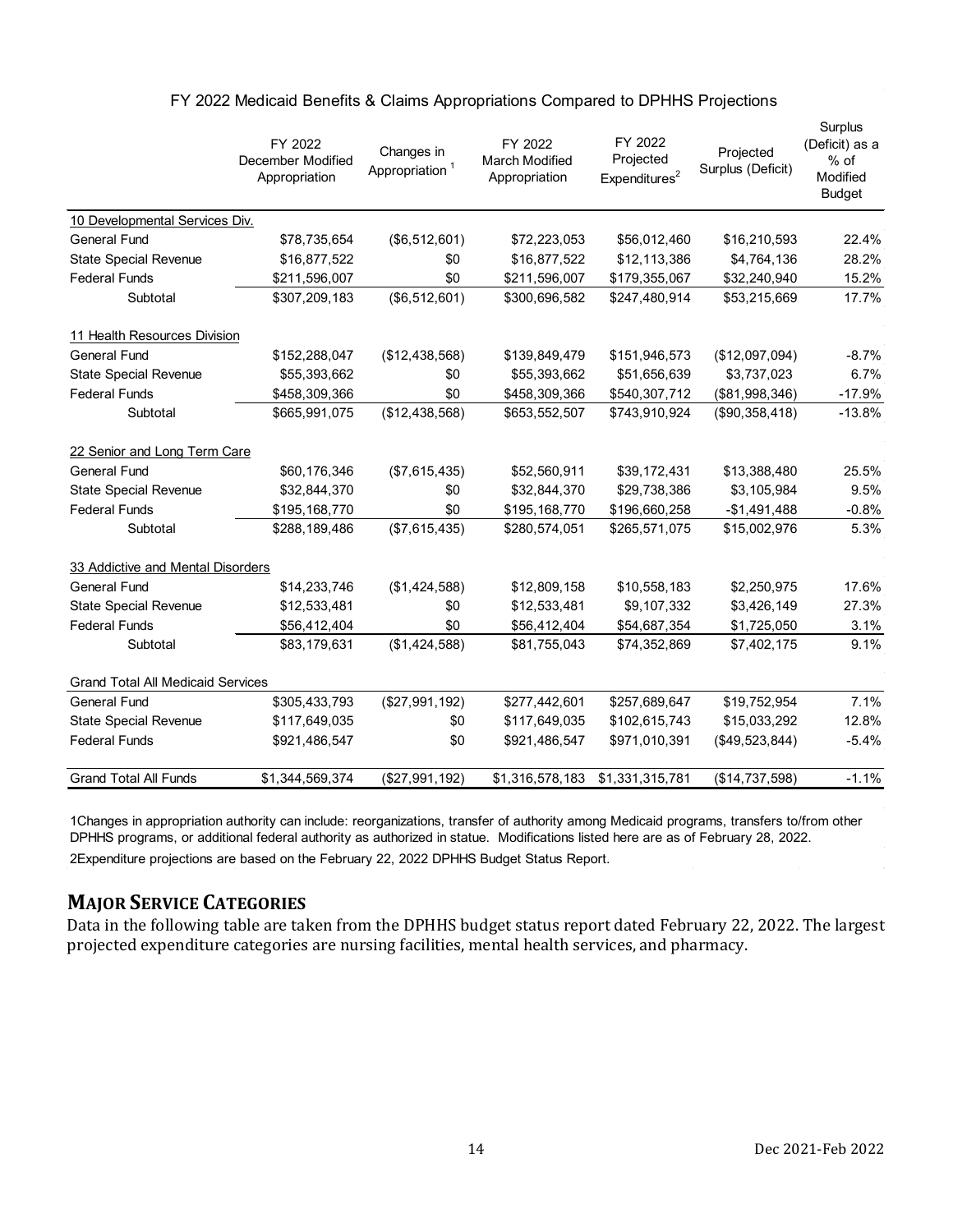| Category                                          | FY22 Initial Budget | FY22 Current Budget FY22 Expenditure | <b>Estimates</b>  | FY22 Projected<br>Balance |
|---------------------------------------------------|---------------------|--------------------------------------|-------------------|---------------------------|
| <b>Hospital Services</b>                          | \$49,613,075        | \$54,211,352                         | \$55,881,307      | (S 1, 669, 955)           |
| Hospital Utilization Fees / DSH                   | \$64,965,364        | \$64,425,823                         | \$79,932,867      | (S 15, 507, 044)          |
| Inpatient Services                                | \$65,621,323        | \$69,394,270                         | \$76,379,322      | (S6, 985, 052)            |
| Outpatient Services                               | \$47,714,856        | \$48,631,671                         | \$53,526,813      | (S 4, 895, 142)           |
| Physician and Professional Services               | \$96,352,875        | \$89,709,349                         | \$113,859,816     | (S 24, 150, 467)          |
| Pharmacy                                          | \$137,021,778       | \$138,022,967                        | \$154,715,719     | (S.16, 692, 751)          |
| Pharmacy Rebates                                  | (S. 104, 728, 943)  | (S 104, 728, 943)                    | (\$104, 167, 812) | (S.561, 131)              |
| Part D Clawback                                   | \$17,627,797        | \$17,517,489                         | \$26,644,277      | (S 9, 126, 788)           |
| Dental                                            | \$41,965,639        | \$41,965,638                         | \$52,285,741      | (S 10, 320, 103)          |
| Health Centers and Clinics                        | \$37,386,230        | \$37,386,230                         | \$38,944,302      | (\$1,558,072)             |
| Medical Equipment and Supplies                    | \$21,365,771        | \$21,365,771                         | \$24,460,574      | (S.3,094,803)             |
| Laboratory and Imaging Services                   | \$23,573,449        | \$23,573,449                         | \$7,258,083       | \$16,315,366              |
| Medical Transportation                            | \$9,412,559         | \$9,509,558                          | \$9,343,189       | \$166,369                 |
| Other Services                                    | \$8,116,615         | \$3,099,319                          | \$3,060,345       | \$38,974                  |
| Nursing Facility                                  | \$181,130,552       | \$181,052,944                        | \$156,035,597     | \$25,017,347              |
| Home and Community Based - Other Services         | \$3,815,032         | \$8,928,971                          | \$4.459,570       | \$4,469,401               |
| Home and Community Based - Community First Choice | \$44,930,714        | \$47,747,470                         | \$48,843,285      | (S 1, 095, 815)           |
| Home and Community Based - Big Sky Waiver         | \$52,749,779        | \$49,836,386                         | \$55,686,510      | (S 5, 850, 124)           |
| Care and Case Management                          | \$17,808,825        | \$17,976,775                         | \$16,958,336      | \$1,018,439               |
| Substance Use Disorder Services                   | \$3,318,425         | \$3,432,677                          | \$4,291,334       | (S 858, 657)              |
| Mental Health Services                            | \$146,580,976       | \$146,507,239                        | \$126,758,977     | \$19,748,262              |
| Home and Community Based - SDMI Waiver            | \$17,031,839        | \$17,460,108                         | \$14,904,563      | \$2,555,545               |
| Mental Health Services - HIFA Waiver              | \$8,217,734         | \$8,408,176                          | \$7,185,238       | \$1,222,938               |
| Developmental Disability Services                 | \$1,297,905         | \$1,297,905                          | \$1,195,795       | \$102,109                 |
| Home and Community Based - DD Waiver              | \$144,252,612       | \$144,252,611                        | \$133,340,718     | \$10,911,893              |
| Indian and Tribal Health Services                 | \$94,556,232        | \$94,556,231                         | \$88,628,722      | \$5,927,509               |
| School Based - Physical Health                    | \$4,705,029         | \$4,705,029                          | \$4,043,620       | \$661,409                 |
| School Based - Mental Health                      | \$55,724,058        | \$55,724,057                         | \$21,954,297      | \$33,769,760              |
| Medicare Buy-In                                   | \$52,441,275        | \$52,441,274                         | \$54,904,675      | (S 2, 463, 401)           |
| Total                                             | 1.344.569.374       | 1.348.411.795                        | 1,331,315,781     | 17,096,014                |

# **MEDICAID EXPANSION**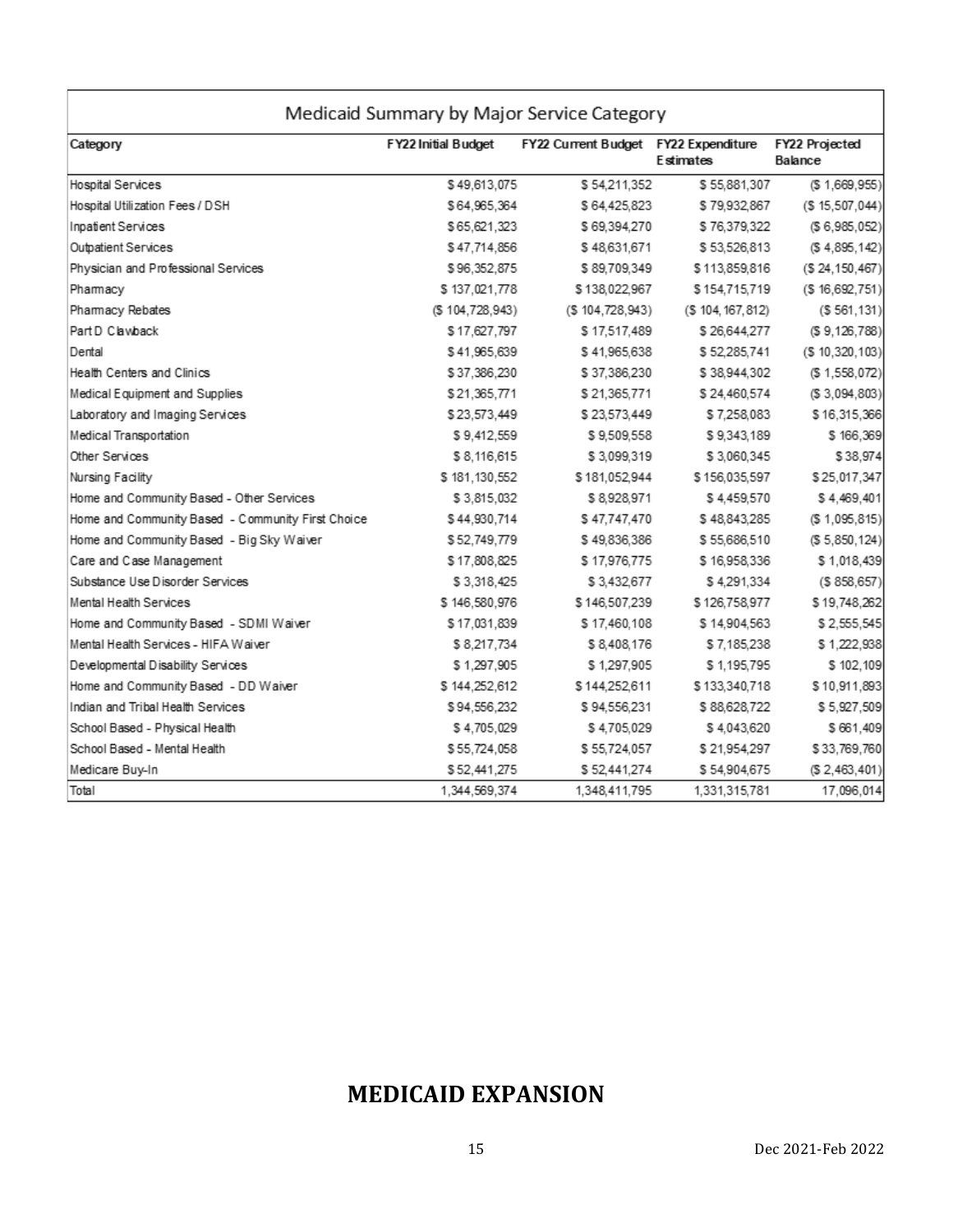The Health and Economic Livelihood Partnership (HELP) Act of the 2015 Montana Legislature expanded Medicaid in Montana, as permitted by the Patient Protection and Affordable Care Act (ACA). Specifically, this provides Medicaid coverage for adults ages 19-64, with incomes less than 138.0% of the federal poverty rate for Montana. Benefits and claims for the expansion population are funded with 90.0% federal dollars (less an adjustment made for continuous eligibility) and 10.0% state dollars. Unlike traditional Medicaid, there are no FMAP adjustments to the expansion population as a result of the FFCRA and the federal match rate will remain at 90.0%, barring any future federal statute changes.

# **ENROLLMENT UPDATE**

As of January 2022, DPHHS was reporting a total of 106,368 individuals covered by Medicaid expansion. While enrollment had been trending downward since early 2019, the increase aligns closely with the COVID-19 pandemic and corresponding impacts on continued eligibility enrollment linked to FFCRA. The following graph shows Medicaid expansion enrollment in Montana since the program was instituted.



# **FINANCIAL UPDATE**

There were no budget modifications in Medicaid expansion. The table below summarizes the modified March budget, DPHHS projections, and the resulting projected total budget deficit.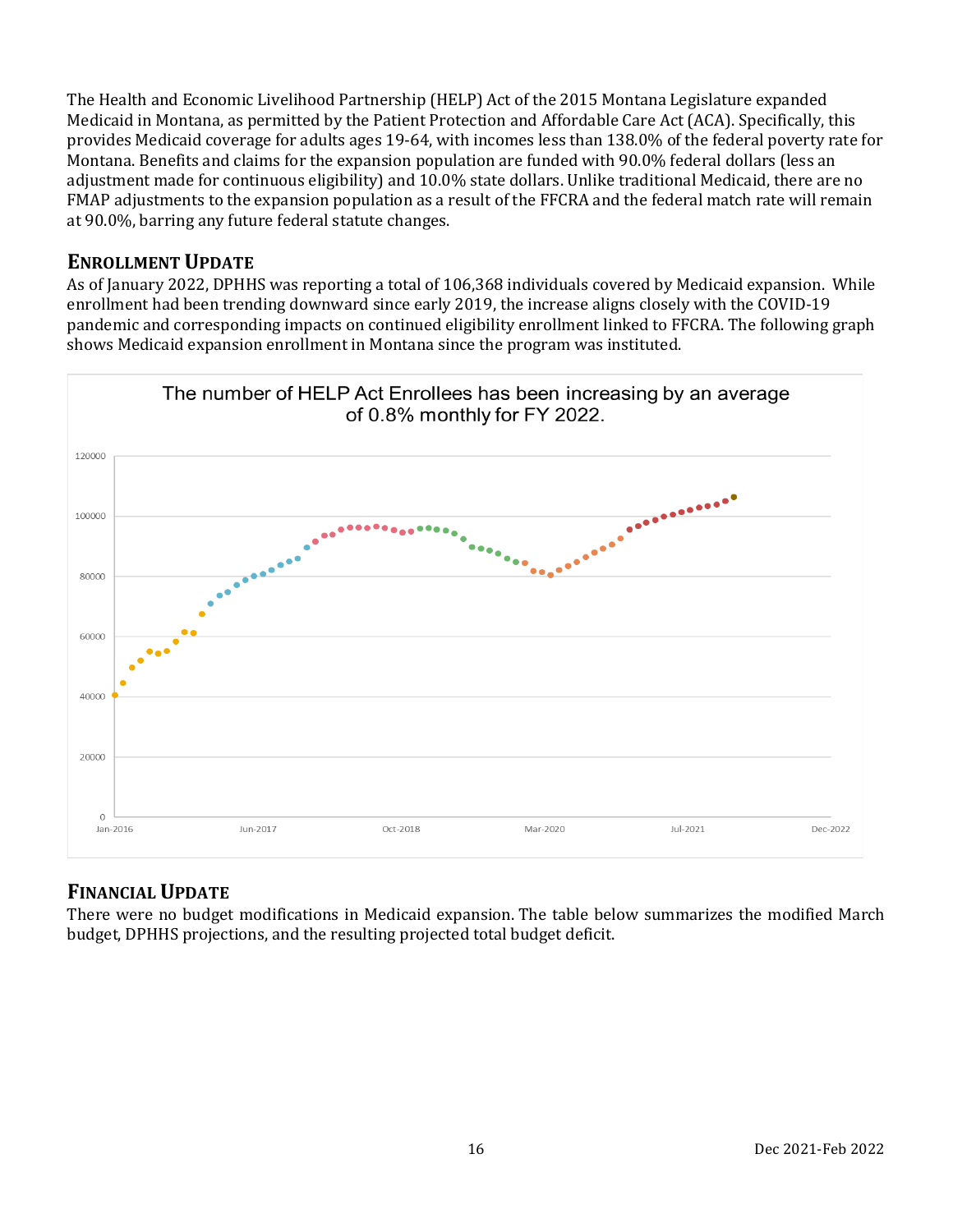| Agency and Fund Type                        | FY 2022<br>December Modified<br>Appropriation | Changes in<br>Appropriation <sup>1</sup> | FY 2022<br><b>March Modified</b><br>Appropriation | FY 2022<br>Projected<br>Expenditures <sup>2</sup> | FY 2022<br><b>Budget Balance</b> | Surplus/Deficit<br>as a % of<br><b>Budget</b> |
|---------------------------------------------|-----------------------------------------------|------------------------------------------|---------------------------------------------------|---------------------------------------------------|----------------------------------|-----------------------------------------------|
| 10 Developmental Services Division          |                                               |                                          |                                                   |                                                   |                                  |                                               |
| <b>General Fund</b>                         | \$539                                         | \$0                                      | \$539                                             | \$1                                               | \$538                            | 100%                                          |
| <b>Federal Funds</b>                        | \$4,858                                       | \$0                                      | \$4,858                                           | \$0                                               | \$4,858                          | 100%                                          |
| Subtotal                                    | \$5,397                                       | \$0                                      | \$5.397                                           | \$1                                               | \$5,396                          | 100%                                          |
| 11 Health Resources Division                |                                               |                                          |                                                   |                                                   |                                  |                                               |
| <b>General Fund</b>                         | \$17,734,741                                  | \$0                                      | \$17,734,741                                      | \$32,521,441                                      | (\$14,786,700)                   | -83%                                          |
| <b>State Special Revenue</b>                | \$51,039,613                                  | \$0                                      | \$51,039,613                                      | \$51,039,613                                      | \$0                              | 0%                                            |
| <b>Federal Funds</b>                        | \$679,695,818                                 | \$0                                      | \$679,695,818                                     |                                                   | \$827,669,152 (\$147,973,334)    | $-22%$                                        |
| Subtotal                                    | \$748,470,172                                 | \$0                                      | \$730,735,431                                     |                                                   | \$911,230,206 (\$162,760,034)    | $-22%$                                        |
| 22 Senior & Long Term Care                  |                                               |                                          |                                                   |                                                   |                                  |                                               |
| <b>General Fund</b>                         | \$861,099                                     | \$0                                      | \$861,099                                         | \$1,035,368                                       | (\$174,269)                      | $-20%$                                        |
| <b>Federal Funds</b>                        | \$8,757,365                                   | \$0                                      | \$8,757,365                                       | \$11,019,323                                      | (\$2,261,958)                    | $-26%$                                        |
| Subtotal                                    | \$9,618,464                                   | \$0                                      | \$9,618,464                                       | \$12,054,691                                      | (\$2,436,227)                    | $-25%$                                        |
| 33 Addictive & Mental Disorders             |                                               |                                          |                                                   |                                                   |                                  |                                               |
| <b>General Fund</b>                         | \$6,670,852                                   | \$0                                      | \$6,670,852                                       | \$8,140,013                                       | (\$1,469,161)                    | $-22%$                                        |
| <b>State Special Revenue</b>                | \$1,749,845                                   | \$0                                      | \$1,749,845                                       |                                                   | \$1,749,845                      | 100%                                          |
| <b>Federal Funds</b>                        | \$74,695,434                                  | \$0                                      | \$74,695,434                                      | \$73,260,116                                      | \$1,435,318                      | 2%                                            |
| Subtotal                                    | \$83,116,131                                  | \$0                                      | \$83,116,131                                      | \$81,400,129                                      | \$1,716,002                      | 2%                                            |
| Grand Total All Medicaid Expansion Benefits |                                               |                                          |                                                   |                                                   |                                  |                                               |
| <b>General Fund</b>                         | \$25,267,231                                  | \$0                                      | \$25,267,231                                      | \$41,696,823                                      | (\$16,429,592)                   | $-65%$                                        |
| <b>State Special Funds</b>                  | \$52,789,458                                  | \$0                                      | \$52,789,458                                      | \$51,039,613                                      | \$1,749,845                      | 3%                                            |
| <b>Federal Funds</b>                        | \$763,153,475                                 | \$0                                      | \$763,153,475                                     | \$911,948,591                                     | (\$148,795,116)                  | $-19%$                                        |
| <b>Grand Total All Funds</b>                | \$841,210,164                                 | \$0                                      |                                                   | \$841,210,164 \$1,004,685,027                     | (\$163,474,863)                  | $-19%$                                        |

FY 2022 Medicaid expansion Benefits & Claims Appropriations Compared to DPHHS Projections

1 Changes in appropriation authority can include: reorganizations, transfer of authority among Medicaid programs, transfers to/from other DPHHS programs, or additional federal authority as authorized in statue. Modifications listed here are as of February 28, 2022.

 $^2$ Expenditure projections are based on the February 22, 2022 DPHHS Budget Status Report.

# **MAJOR SERVICE CATEGORIES**

Data in the following table are taken from the DPHHS budget status report dated February 22, 2021. The largest expenditure categories for major services is hospital services and hospital utilization fees. Other categories of note are pharmacy, mental health services, and physician and professional services.